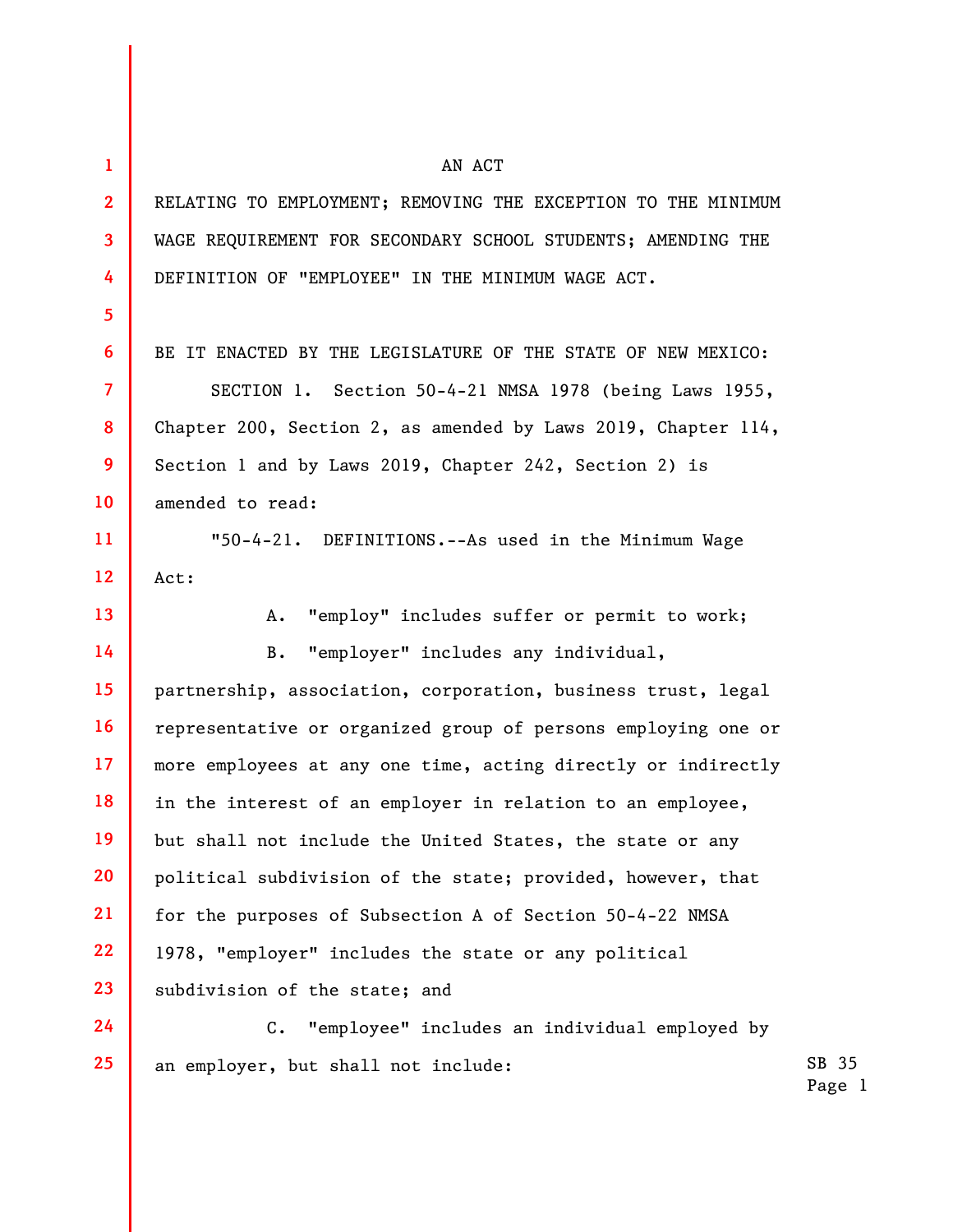1 2 3 4 5 6 7 8 9 10 11 12 13 14 15 16 17 18 19 20 21 22 23 24 25 (1) an individual employed in a bona fide executive, administrative or professional capacity and forepersons, superintendents and supervisors; (2) an individual employed by the United States, the state or any political subdivision of the state; provided, however, that for the purposes of Subsection A of Section 50-4-22 NMSA 1978, "employee" includes an individual employed by the state or any political subdivision of the state; (3) an individual engaged in the activities of an educational, charitable, religious or nonprofit organization where the employer-employee relationship does not, in fact, exist or where the services rendered to such organizations are on a voluntary basis. The employer-employee relationship shall not be deemed to exist with respect to an individual being served for purposes of rehabilitation by a charitable or nonprofit organization, notwithstanding the payment to the individual of a stipend based upon the value of the work performed by the individual; (4) salespersons or employees compensated upon piecework, flat rate schedules or commission basis; (5) registered apprentices and learners otherwise provided by law; (6) G.I. bill trainees while under training; (7) seasonal employees of an employer

SB 35 Page 2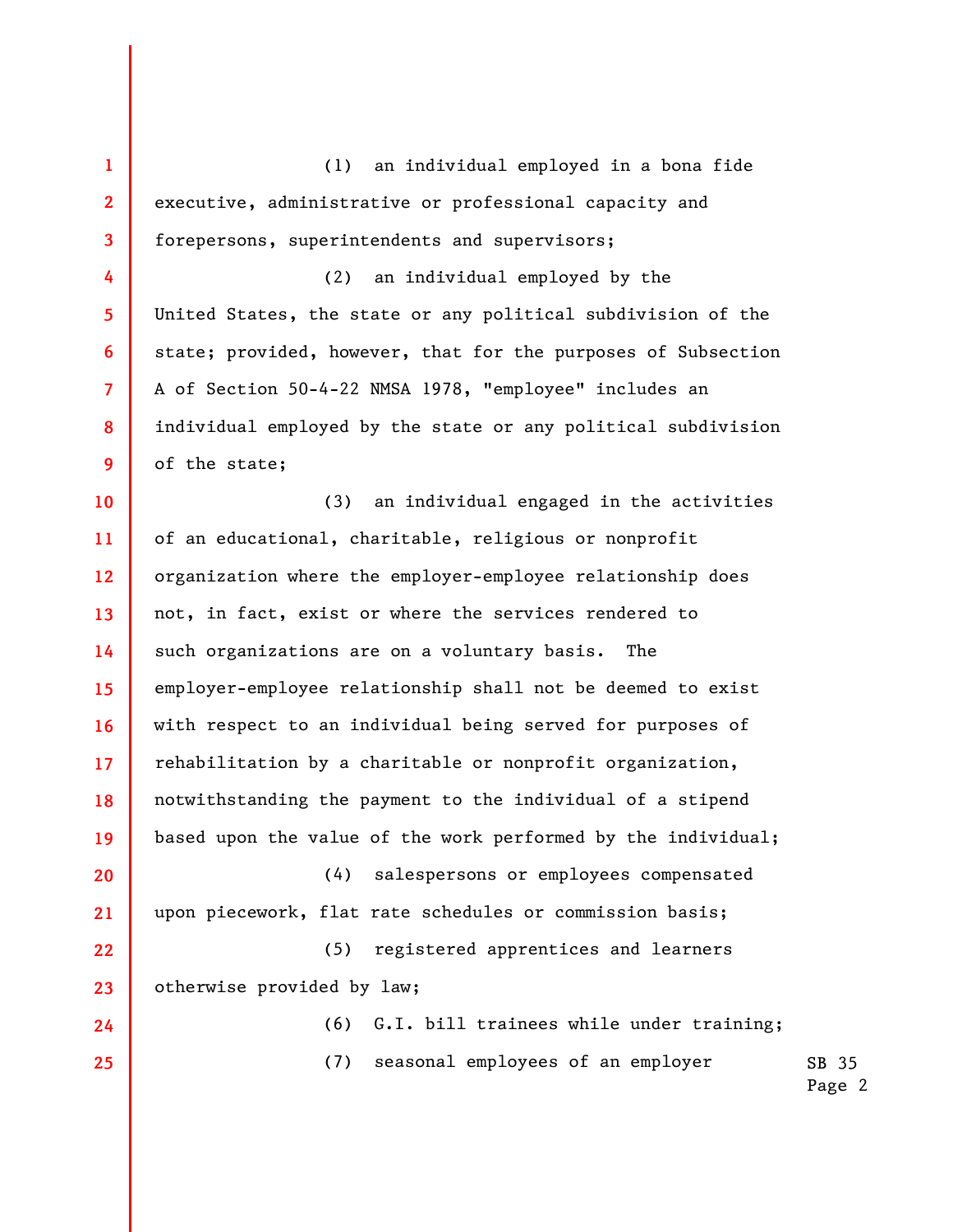SB 35 Page 3 1 2 3 4 5 6 7 8 9 10 11 12 13 14 15 16 17 18 19 20 21 22 23 24 25 obtaining and holding a valid certificate issued annually by the director of the labor relations division of the workforce solutions department. The certificate shall state the job designations and total number of employees to be exempted. In approving or disapproving an application for a certificate of exemption, the director shall consider the following: (a) whether such employment shall be at an educational, charitable or religious youth camp or retreat; (b) that such employment will be of a temporary nature; (c) that the individual will be furnished room and board in connection with such employment, or if the camp or retreat is a day camp or retreat, the individual will be furnished board in connection with such employment; (d) the purposes for which the camp or retreat is operated; (e) the job classifications for the positions to be exempted; and (f) any other factors that the director deems necessary to consider; (8) any employee employed in agriculture: (a) if the employee is employed by an employer who did not, during any calendar quarter during the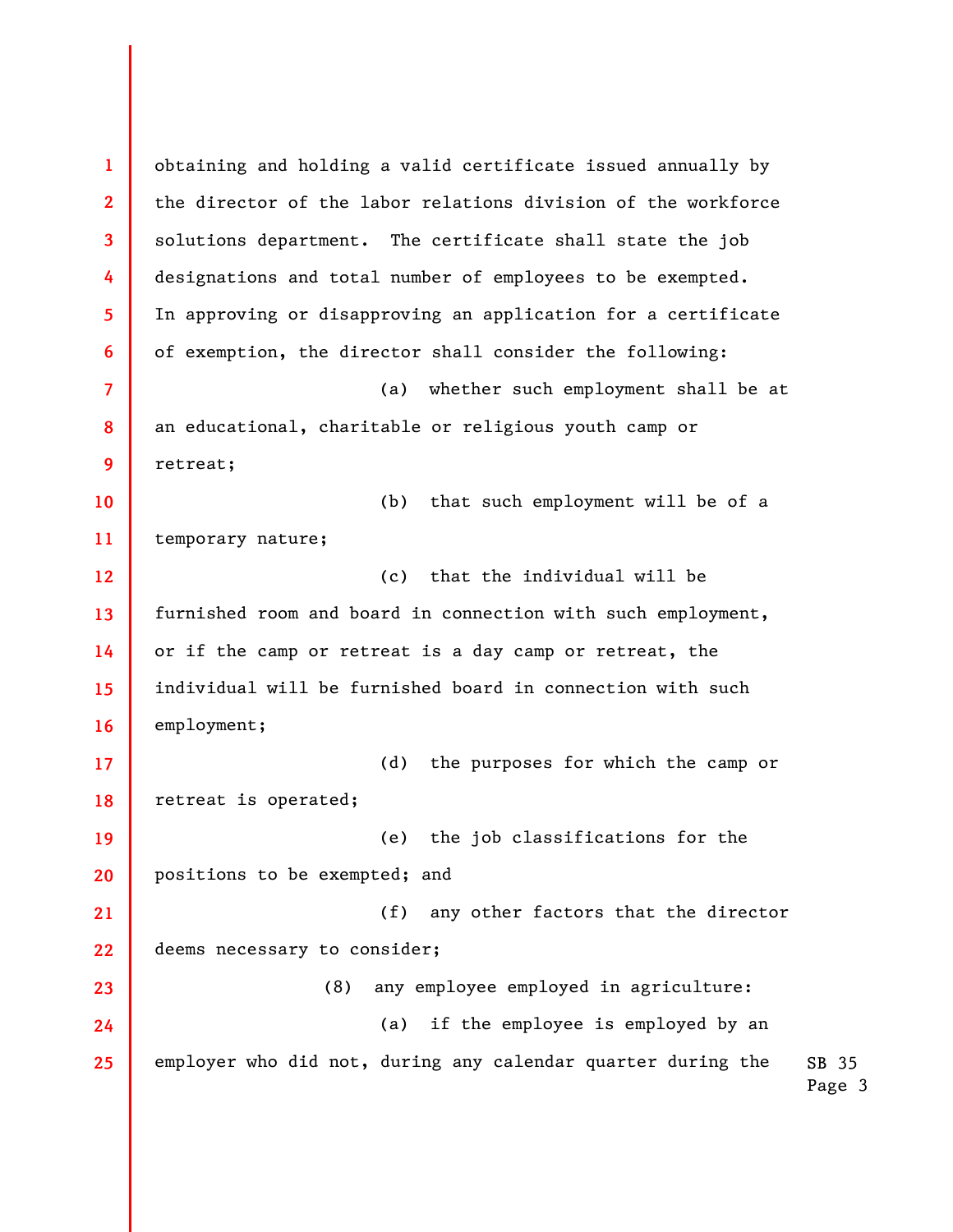preceding calendar year, use more than five hundred person-days of agricultural labor;

1

2

3

4

5

6

7

(b) if the employee is the parent, spouse, child or other member of the employer's immediate family; for the purpose of this subsection, the employer shall include the principal stockholder of a family corporation;

8 9 10 11 12 13 14 15 16 (c) if the employee: 1) is employed as a hand-harvest laborer and is paid on a piece-rate basis in an operation that has been, and is customarily and generally recognized as having been, paid on a piece-rate basis in the region of employment; 2) commutes daily from the employee's permanent residence to the farm on which the employee is so employed; and 3) has been employed in agriculture less than thirteen weeks during the preceding calendar year;

SB 35 17 18 19 20 21 22 23 24 25 (d) if the employee, other than an employee described in Subparagraph (c) of this paragraph: 1) is sixteen years of age or under and is employed as a hand-harvest laborer, is paid on a piece-rate basis in an operation that has been, and is generally recognized as having been, paid on a piece-rate basis in the region of employment; 2) is employed on the same farm as the employee's parent or person standing in the place of the parent; and 3) is paid at the same piece-rate as employees over age sixteen

Page 4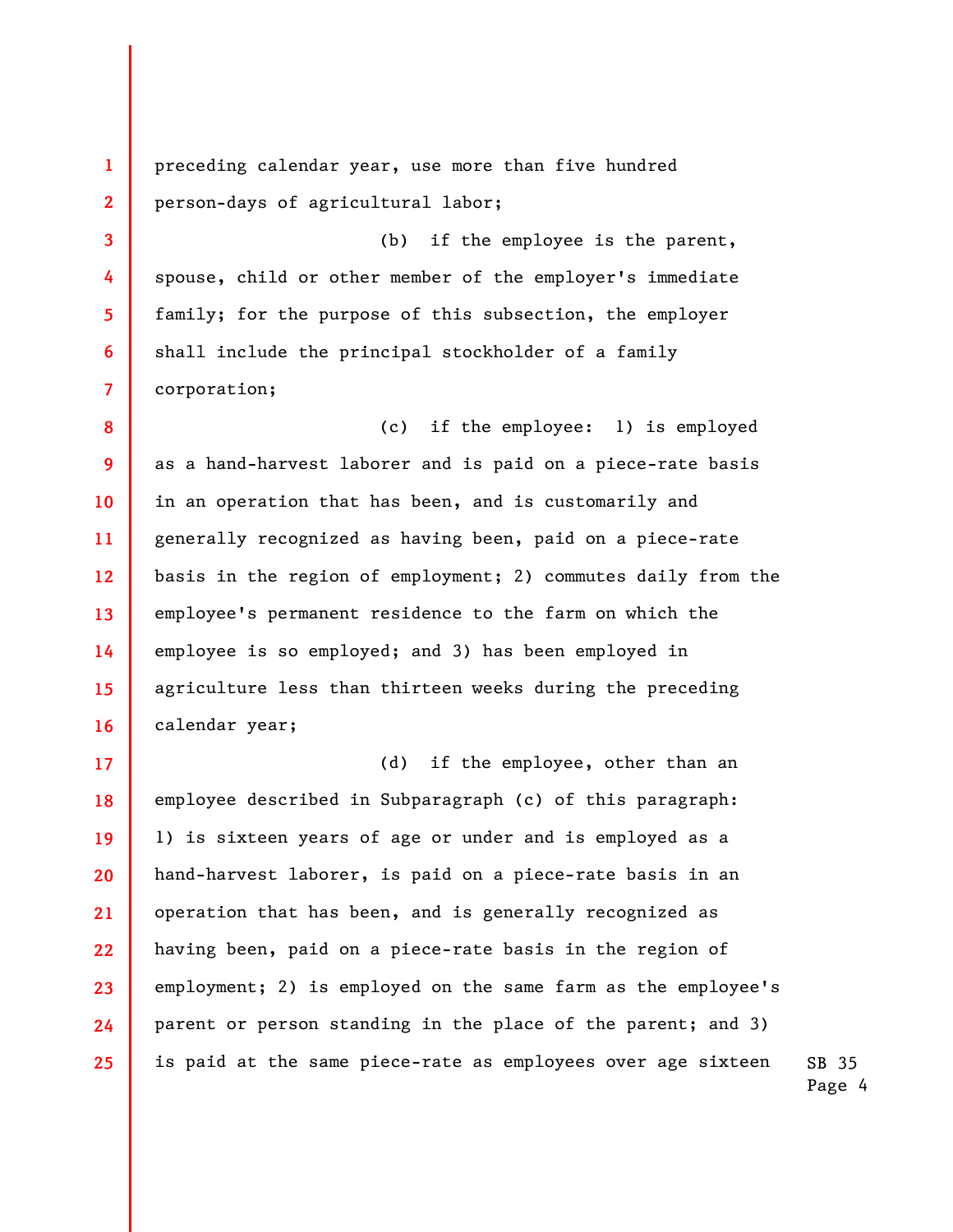1 are paid on the same farm; or

2 3 4 (e) if the employee is principally engaged in the range production of livestock or in milk production;

5 6 7 8 (9) an employee engaged in the handling, drying, packing, packaging, processing, freezing or canning of any agricultural or horticultural commodity in its unmanufactured state; or

9 10 11 12 13 (10) employees of charitable, religious or nonprofit organizations who reside on the premises of group homes operated by such charitable, religious or nonprofit organizations for persons who have a mental, emotional or developmental disability."

14 15 16 SECTION 2. Section 50-4-22 NMSA 1978 (being Laws 1955, Chapter 200, Section 3, as amended) is amended to read: "50-4-22. MINIMUM WAGES.--

17 18 19 A. Except as provided in Subsection C of this section, an employer shall pay to an employee a minimum wage rate of:

20 21 (1) prior to January 1, 2020, at least seven dollars fifty cents (\$7.50) an hour;

SB 35 Page 5 22 23 24 25 (2) beginning January 1, 2020 and prior to January 1, 2021, at least nine dollars (\$9.00) an hour; (3) beginning January 1, 2021 and prior to January 1, 2022, at least ten dollars fifty cents (\$10.50) an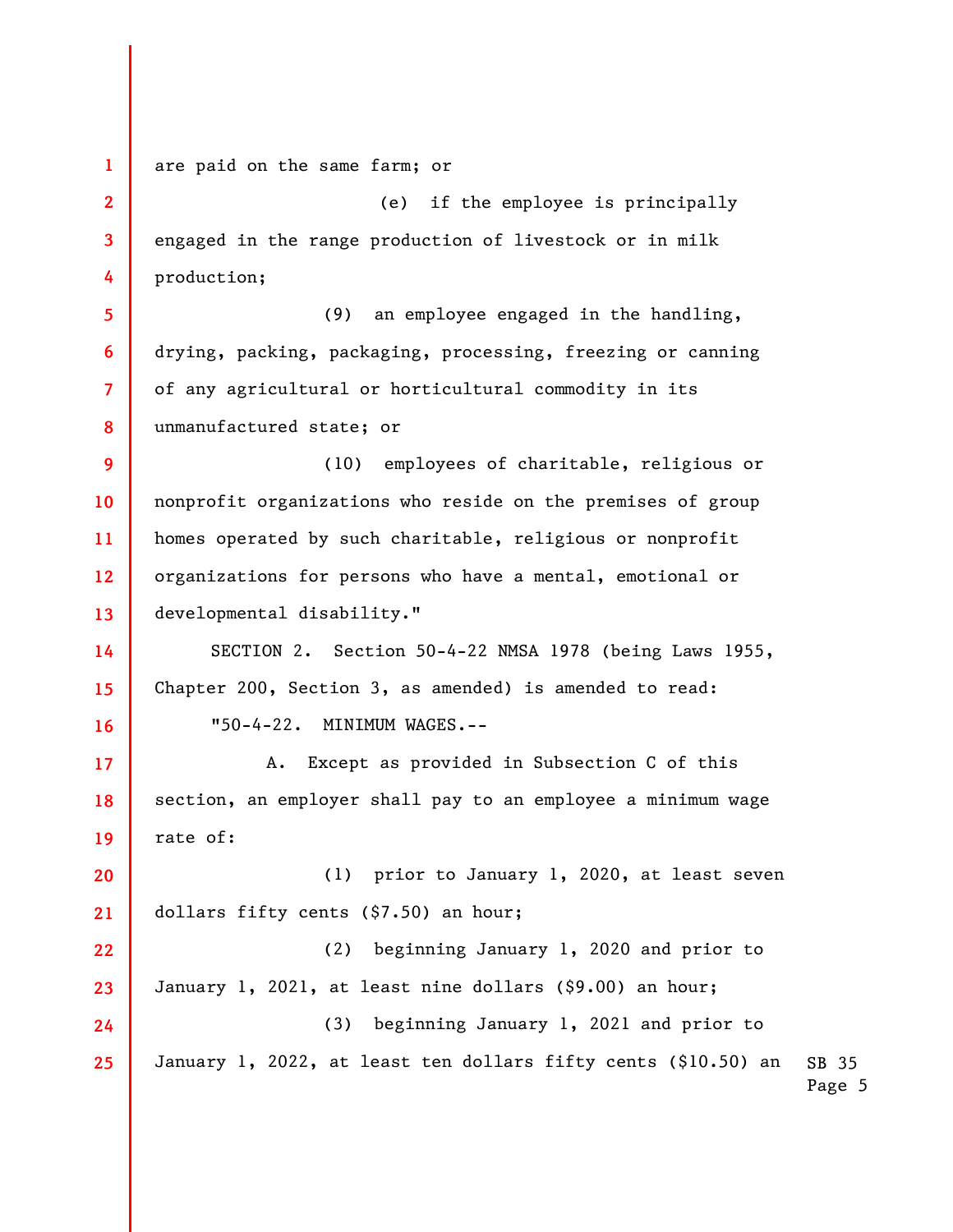1 2 3 4 5 6 7 8 9 10 11 12 13 14 15 16 17 18 19 20 21 22 23 24 25 hour; (4) beginning January 1, 2022 and prior to January 1, 2023, at least eleven dollars fifty cents (\$11.50) an hour; and (5) on and after January 1, 2023, at least twelve dollars (\$12.00) an hour. B. An employer furnishing food, utilities, supplies or housing to an employee who is engaged in agriculture may deduct the reasonable value of such furnished items from any wages due to the employee. C. An employee who customarily and regularly receives more than thirty dollars (\$30.00) a month in tips shall be paid a minimum hourly wage as follows: (1) prior to January 1, 2020, at least two dollars thirteen cents (\$2.13) an hour; (2) beginning January 1, 2020 and prior to January 1, 2021, at least two dollars thirty-five cents (\$2.35) an hour; (3) beginning January 1, 2021 and prior to January 1, 2022, at least two dollars fifty-five cents (\$2.55) an hour; (4) beginning January 1, 2022 and prior to January 1, 2023, at least two dollars eighty cents (\$2.80) an hour; (5) on and after January 1, 2023, at least

SB 35 Page 6